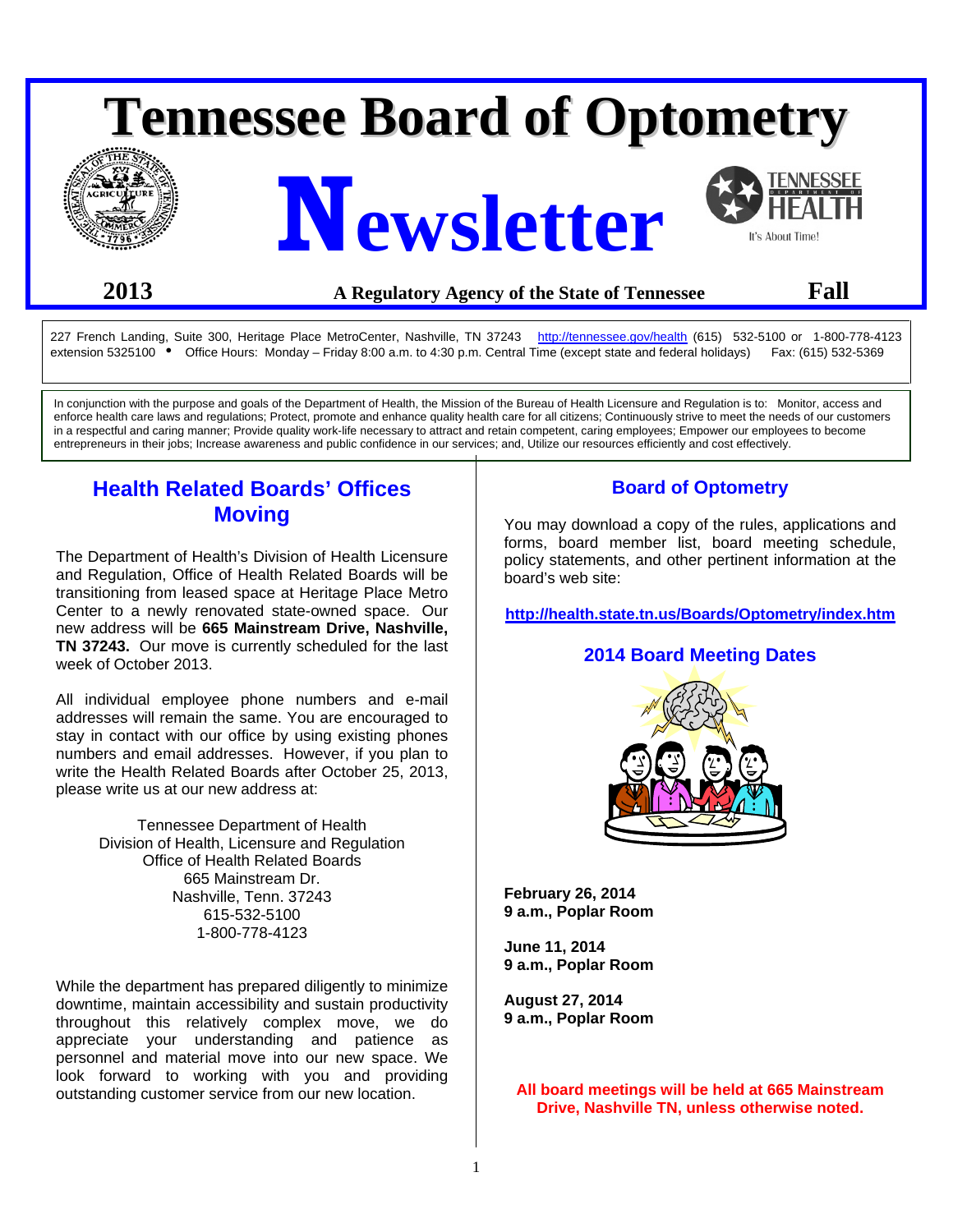## **Change of Address**

Must be reported in writing or by e-mail to the board's office within 30 days! Please include the following:

- your name and license number;
- your profession;
- your old address and phone number;
- your new address and phone number, e-mail address, and/or your fax number;
- your signature!

Keeping the board's administrative staff up to date on your location facilitates the timely notification to you of important information such as your application for licensure renewal and important statutory and rule changes.

You may fax your change to the board's administrative office at (615) 532-5369 or by mail at: 227 French Landing, Heritage Place MetroCenter, Suite 300, Nashville, TN 37243.

You may e-mail the Board at: [TN.Health@tn.gov,](mailto:TN.Health@tn.gov) call the Board at 615/532-5157, or visit the website at: <http://health.state.tn.us/Boards/Optometry/index.htm>

# **Continuing Education Requirements**

As a prerequisite to maintaining licensure, an Optometrist must complete thirty (30) hours of Board approved continuing education during the two (2) calendar years (January 1 -December 31) that precede the licensure renewal year.

For those who are therapeutically certified, a minimum of twenty (20) of the thirty (30) hours of continuing education is required in courses pertaining to ocular disease and related systemic disease, as described in subparagraph (2)(c). At least one (1) of these twenty (20) hours shall be a course designed specifically to address prescribing practices.

For those therapeutically certified optometrists who have received approval to use pharmaceutical agents by injection pursuant to subparagraph 1045-02-.07(3)(d), current certification in cardiopulmonary resuscitation (CPR) is required.

Except for grand clinical rounds and courses provided by the Tennessee Academy of Optometry, and except for the one (1) hour course designed specifically to address prescribing practices, all continuing education courses shall be approved by the Association of Regulatory Boards of Optometry's Council on Optometric Practitioner Education (COPE).

# **Policy Statements**

## **Continuing Education**

The rules of the Tennessee Board of Optometry require each licensee to complete thirty (30) hours of approved continuing education (CE) during the two (2) calendar years (January 1 – December 31) that precede the licensure renewal year.

If a licensee is found to be deficient in the number or type of required CE hours for a reporting period, the Board will issue a Letter of Warning. The licensee has ninety (90) days from the date of the letter to make up the deficient hours.

If the licensee fails to make up the deficient hours within ninety (90) days, the Board will assess a civil penalty in the amount of One Hundred Dollars (\$100.00) and require the licensee to make up the deficient hours, along with six (6) additional hours, all within ninety (90) days.

The civil penalty may be assessed by an Agreed Citation. The assessment of a civil penalty is considered formal discipline. As a result, the discipline will be reported on the Board's website and reported to the National Healthcare Integrity and Protection Databank.

Amended by the Board of Optometry on the 10th day of December, 2010.

#### **Lapsed License**

The Tennessee Board of Optometry recognizes that a licensee may unintentionally allow his or her license to expire. State statute prohibits a licensee from working as an Optometrist unless he or she has an active license. Thus, the Board has adopted the following procedures for reinstatement of an expired license:

1. Upon recognition that his or her license has expired, the licensee must stop practicing immediately and contact the Board's administrative office and request a reinstatement application.

2. The licensee must complete the reinstatement in its entirety along with a detailed work history from the date the license expired. The application must be signed, notarized, and returned to the Board's administrative office along with the applicable fee and proof of documentation of continuing education requirements taken within the previous twelve (12) months.

3. Once the completed reinstatement application and all required documentation is received, the board administrator may immediately reinstate the license only if the license has been in an expired status for a period of three (3) months or less.

4. If the reinstatement application received indicates in the work history that the individual has worked more than three (3) months on an expired license, the license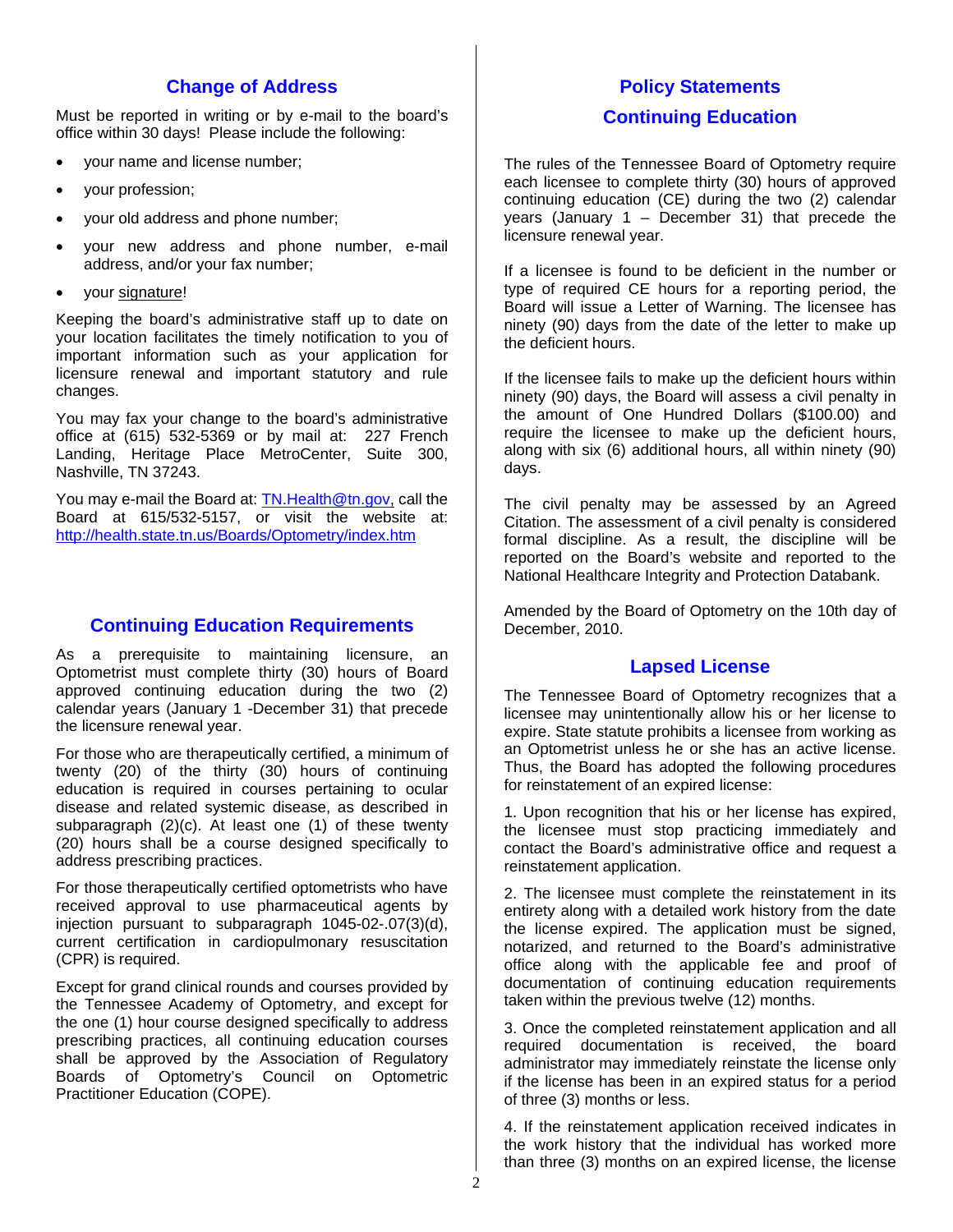will not be issued until the licensee has paid a penalty in the amount of \$100.00 for each month worked in excess of the three (3) months from the expiration date of the license.

The assessment of a civil penalty is considered formal discipline that is reportable on the Tennessee Department of Health's website.

*Discipline for lapsed licenses will now be reportable to the national databanks as well as the Department's Disciplinary Action report and will be noted on the practitioner's licensure profile.*

#### **Professional Occupations Tax**

Tenn Code Ann. §67-4-1701, et seq., requires the payment of an annual professional privilege (occupation) tax. Failure to pay your professional privilege tax constitutes grounds for suspension of your license to practice in Tennessee. If you fail to pay your If you fail to pay your professional privilege tax, the Department of Health will file formal charges against you seeking the suspension of your license pursuant to Tenn Code Ann. §67-4-1704 and Tenn Code Ann. §63-9-101, et seq. Avoid the possible suspension of your privilege to practice in Tennessee by remitting your tax to the Department of Revenue in a timely fashion. For more information please go to:

#### http://tennessee.gov/revenue/tntaxes/proftax.htm

Note: The Board of Optometry does not assess this tax; however, the Board's Administrative Office has recently mailed letters to licensees who have failed to pay their professional occupations tax. Practitioners who remain delinquent are being processed for suspension of their license.

#### **Renew Your License Online**

Practitioners may access the online service at Tennessee.gov/health to renew their licenses up to 120 days prior to the expiration date.

Click the "Licensing Renewal" link where you can renew your license and update your professional license information. Licensees are responsible for renewing their licenses on time and keeping the Board apprised of current information. It is a violation of the law and of the Board's rules to practice on an expired license.

-Step 1: Login - Select our board and your profession and enter your license number.

-Step 2: Update your Information - Change your home and/or office address.

-Step 3: Enter your renewal information - Answer all necessary questions, as if you were completing your hard-copy form.

-Step 4: Payment - Enter your credit card information through the secure site and choose "submit".

 If you have met all of the criteria necessary, your renewal certificate will be mailed to you in approximately one week. Updated license information will be available on the department's web site within two business days

#### **Retirement of License**

If you are not practicing in Tennessee and do not wish to renew you license, it is suggested you retire your license rather than have it fall into failed to renew status. A retirement form may be obtained at our website at:

<http://health.state.tn.us/Downloads/g6010110.pdf>

If you do not have access to the internet, you may request a retirement form be mailed to you.

#### **Legislative Updates**

#### **Public Chapter 41**

Extends the Board of Optometry until June 30, 2017.

#### **Public Chapter 122**

#### **EXPEDITED LICENSURE**

Present law requires the health related boards to establish a procedure to expedite the issuance of a license, certification or permit to perform services regulated by each board to any person who is the spouse of a military service member who is licensed to perform professional services in another state and who left employment to accompany the person's spouse to Tennessee. The procedure includes:

(1) Issuing the person a license, certificate or permit, if, in the opinion of the board, the requirements for certification or licensure of such other state are substantially equivalent to that required in Tennessee; or (2) Developing a method to authorize the person to perform professional services regulated by the board in Tennessee by issuing the person a temporary permit for a limited period of time.

This bill adds any military service member who is licensed to perform substantially similar professional services in another state and who applies for licensure in Tennessee within 180 days of retiring from the military, receiving an honorable discharge, or being released from active duty into the reserves, to the persons who are eligible to participate in the expedited licensure procedures.

#### MILITARY EDUCATION, TRAINING AND EXPERIENCE

This bill requires the health related boards to accept military education, training or experience completed by a